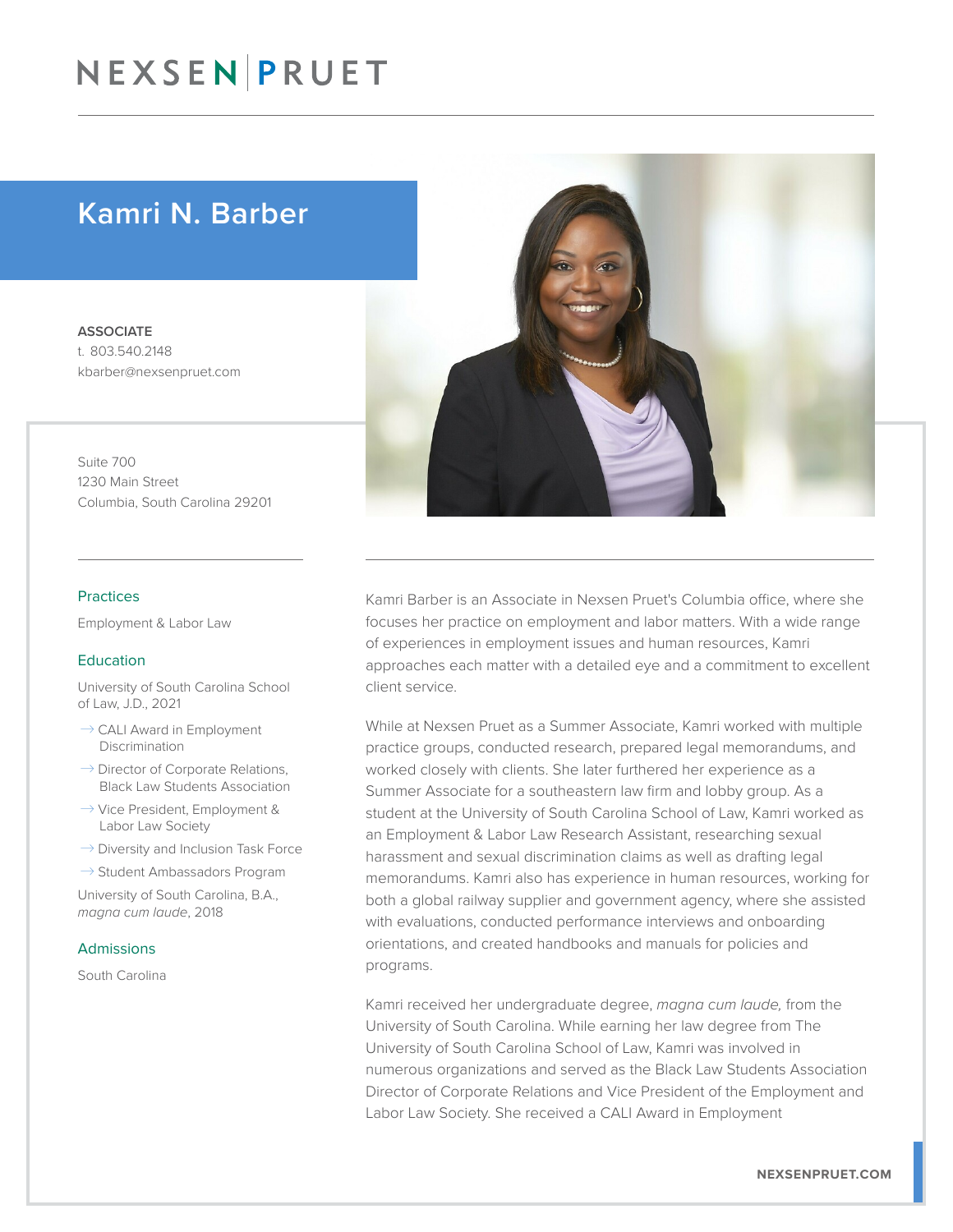## NEXSEN PRUET

#### Discrimination.

#### Recognition

- $\rightarrow$  Recipient of the Knox L. Haynsworth, Jr. Labor Law Scholarship
- $\rightarrow$  Recipient of the South Carolina Bar, Employment & Labor Law Section Benjamin M. Mabry Scholarship
- $\rightarrow$  Recipient of the Nexsen Pruet Diversity Scholarship

#### Community & Professional

 $\rightarrow$  Columbia SHRM, Board of Directors

#### Media

Co-author,"EEOC Scores, Despite a Tumultuous 2020: Key Takeaways for Employers", May 2021

#### **Insights**

06.21.2022 | Article No-Poaching, No Longer: Federal Agencies Target No-Poach Agreements in the Healthcare Industry

05.18.2022 | Article New Law Attempts to Place Limitations on Vaccine Mandates in South Carolina: Necessitating Affidavit to SC DEW in Certain Circumstances

01.16.2022 | Publication CMS Issues New Vaccine Mandate Timing Deadlines for Healthcare Employers in the 24 States Previously Covered by Injunctions, including South Carolina

01.13.2022 | Publication U.S. Supreme Court Lifts Injunctions on CMS Vaccine Mandate: Healthcare Employers Should Plan for Compliance by Month's End

12.15.2021 | Article Fifth Circuit Curtails Nationwide Reach of Injunction Against CMS Vaccine Mandate

12.01.2021 | Article CMS Vaccine Mandate Temporarily Halted for Covered Health Care Employers Nationwide

11.05.2021 | Article CMS Vaccine Mandate Update